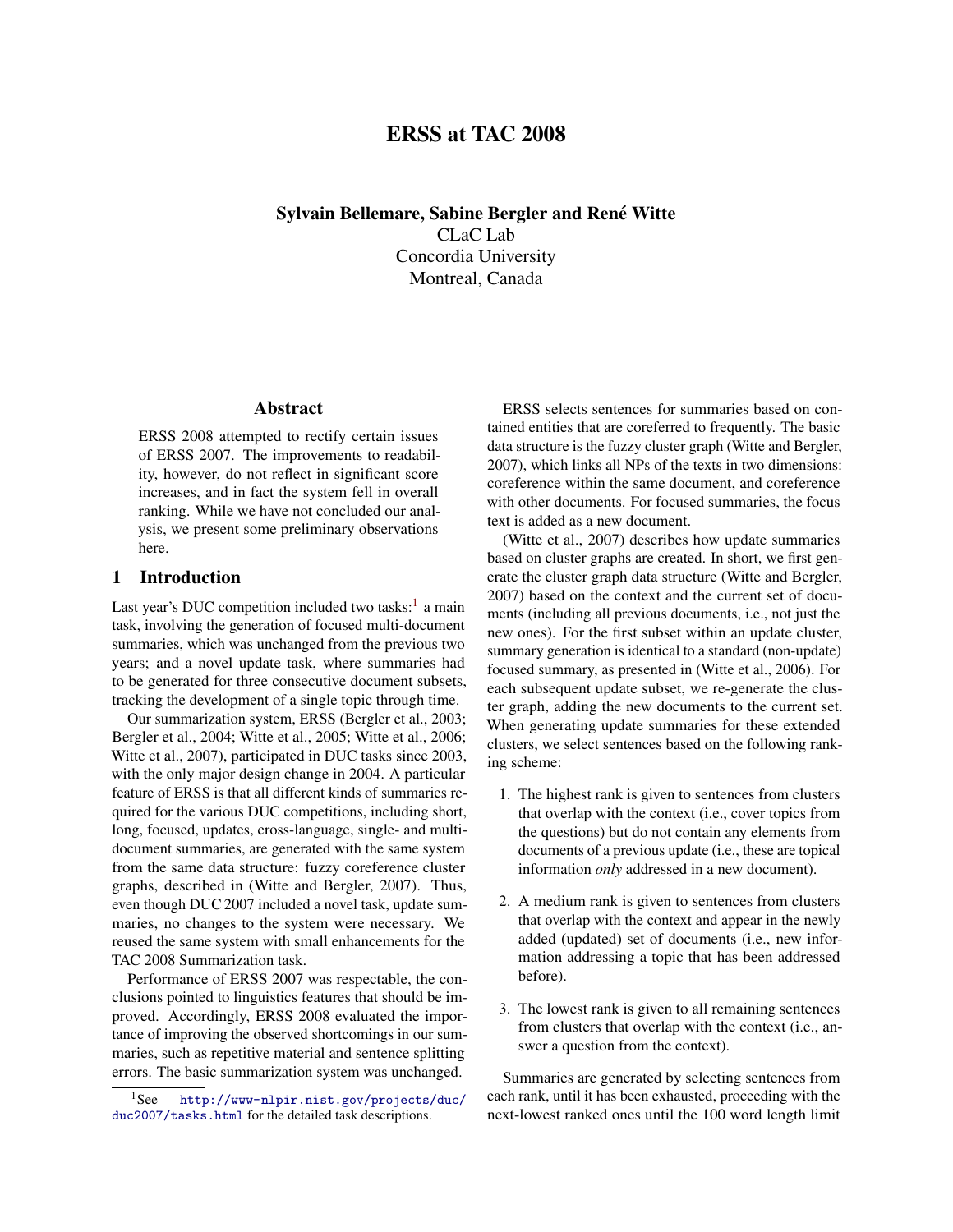has been reached or all candidate sentences have been exhausted.

# 2 Changes for 2008

Certain of our summaries last year showed repetitive information. For ERSS 2008, we reduced duplication through an explicit filter and a cosine similarity measure used during sentence selection.

We improved a summary compression strategy that was implemented last year, removing date phrases. The revised strategy removes a wider set of temporal phrases, because many of these (eg. last Tuesday) are wrong when taken out of context. Other temporal phrases (eg. November 15, 1999) were eliminated because they contribute little information.

### 2.1 Sentence Similarity Detection

In order to avoid generating summaries that would contain redundant information, we compare the initial and final word sequences of two sentences. The length of these sequences is determined through a parameter. If the sequences are equal, a cosine similarity measure is applied to all the stemmed non-stop words.

Two different types of vector representations were considered:

- one using binary weights (0 or 1), and
- one using tfidf weights.

Pre-competition evaluation of both measures showed the binary weights to yield higher scores.

## 2.2 Requiring a minimum number of words per sentence

ERSS 2007 generated several summaries using very short sentences without much content. ERSS 2008 requires a minimum number of words for each sentence to be incorporated into a summary. During pre-competition testing, we noticed that when imposing a somewhat high threshold (such as 12 words per sentence), the ROUGE and BE scores were better. Thus, for our submission we required a minimum of 10 words per sentence in the summary.

### 3 Results

Table [1](#page-1-0) summarizes the performance of ERSS 2008 for the update task.

The submitted results were not compiled with all modules running correctly. We thus report results for four different systems: ERSS 2007 (last year's system), ERSS 2008 (the submitted system), ERSS 2008+ (the intended system for 2008), and a system with optimized parameter settings, ERSS 2008++.

| <b>Measure</b> | baseline | <b>ERSS</b> | best/worst  | rank  |
|----------------|----------|-------------|-------------|-------|
| ROUGE-2        | .058     | .060        | .103/.033   | 58/71 |
| ROUGE-SU4      | .093     | .102.       | .137/.065   | 55/71 |
| <b>BE</b>      | .032     | .032        | .064/013    | 59/71 |
| Ling. quality  | 3.333    | 2.427       | 3.073/1.312 | 23/57 |
| Responsiveness | 2.073    | 2.104       | 2.667/1.198 | 50/57 |

<span id="page-1-0"></span>Table 1: Evaluation results overview for TAC 2008 (System ID #5) update task

Table [2](#page-1-1) shows the performance of ERSS 2007, ERSS 2008 used for TAC 2008 submission, ERSS 2008 corrected (with stemmer), and of a tentative optimized ERSS 2008, on the TAC 2008 data.

|                  | ROUGE-2 | Rouge-SU4 | BЕ      |
|------------------|---------|-----------|---------|
| <b>ERSS 2007</b> | 0.05721 | 0.09835   | 0.03045 |
| <b>ERSS 2008</b> | 0.06077 | 0.10199   | 0.03274 |
| $ERSS$ 2008+     | 0.06112 | 0.10262   | 0.03275 |
| $ERSS$ 2008++    | 0.06090 | 0.10318   | 0.03320 |

<span id="page-1-1"></span>Table 2: Evaluation results overview for different configurations of ERSS on TAC 2008 data for the update task

The improvements we brought to the system, while measurable, do not influence its rankings.

#### 3.1 Main versus Update Summaries

We observe that our system performs differently on the main (traditional) summaries and on the update summaries.

| Type   | -5.        | Δ              | -3  | 2   |    |
|--------|------------|----------------|-----|-----|----|
| Main   | $^{\circ}$ | $\overline{4}$ | 12. | -16 | 16 |
| Update | $\sim$ 2   | $\mathcal{L}$  |     | 17  | 17 |

Figure 1: Responsiveness scores for main and update summaries (5: very good, 1: very poor)

We have not been able to determine, whether this observation can lead to further insights. Four of our Main summaries (-A) have no SCUs and 0 pyramid score, while eight of our update summaries (-B) show no overlap with model summaries in the pyramid score. This suggests that our exclusion strategy for sentences with topics already present in the Main summary is too strict.

## 4 Example summaries

We demonstrate the range of our summaries from very good to very poor with the main and update summaries for the same cluster.

### 4.1 Very Good Responsiveness

We obtained an update summary judged "very good" in responsiveness score.